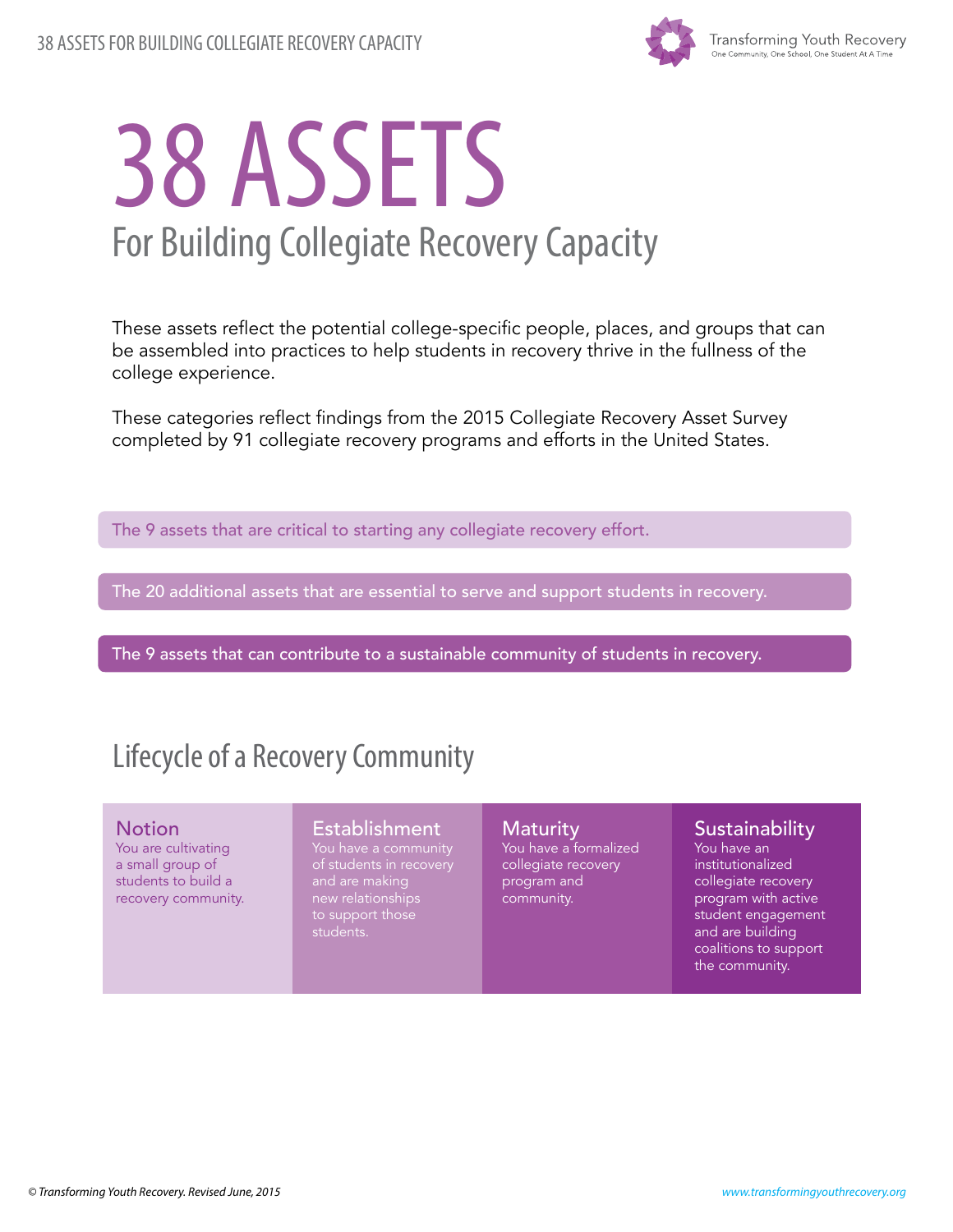

# These are the 9assets that are viewed as critical to starting any collegiate recovery effort.

- Individuals available for 1:1 recovery support (coaching, guiding, supporting, mentoring).
- Individuals who are dedicated staff for a collegiate recovery program (faculty, staff, students; full or part-time).
- Individuals who are influential within the University and/or in the broader community and are interested in advocating for students in recovery.
- Mutual aid support groups near or on campus for students in recovery (i.e. AA, NA, GA, and other 12-Step meetings in addition to groups such as Celebrate Recovery, SMART Recovery, eating disorder recovery, Teen Challenge, etc.).
- Physical space for students to get together socially, soberly and safely (organized meals, dances, bowling or other age-appropriate activities).
- Physical space that is dedicated for students in recovery to gather and meet.
- Organizations, departments and services that a collegiate recovery program can refer students to if they need outside services (treatment centers, mental health professionals, counselors, psychologists, etc.).\*
- Organizations, departments and services that can refer students to a collegiate recovery program (judicial affairs, academic counselors, mental health counselors, treatment centers, etc.).
- Students in recovery who are interested in growing the recovery community on campus.

*\* Based on responses to the 2015 Collegiate Recovery Asset Survey, this asset has been updated to clarify meaning and intended application.*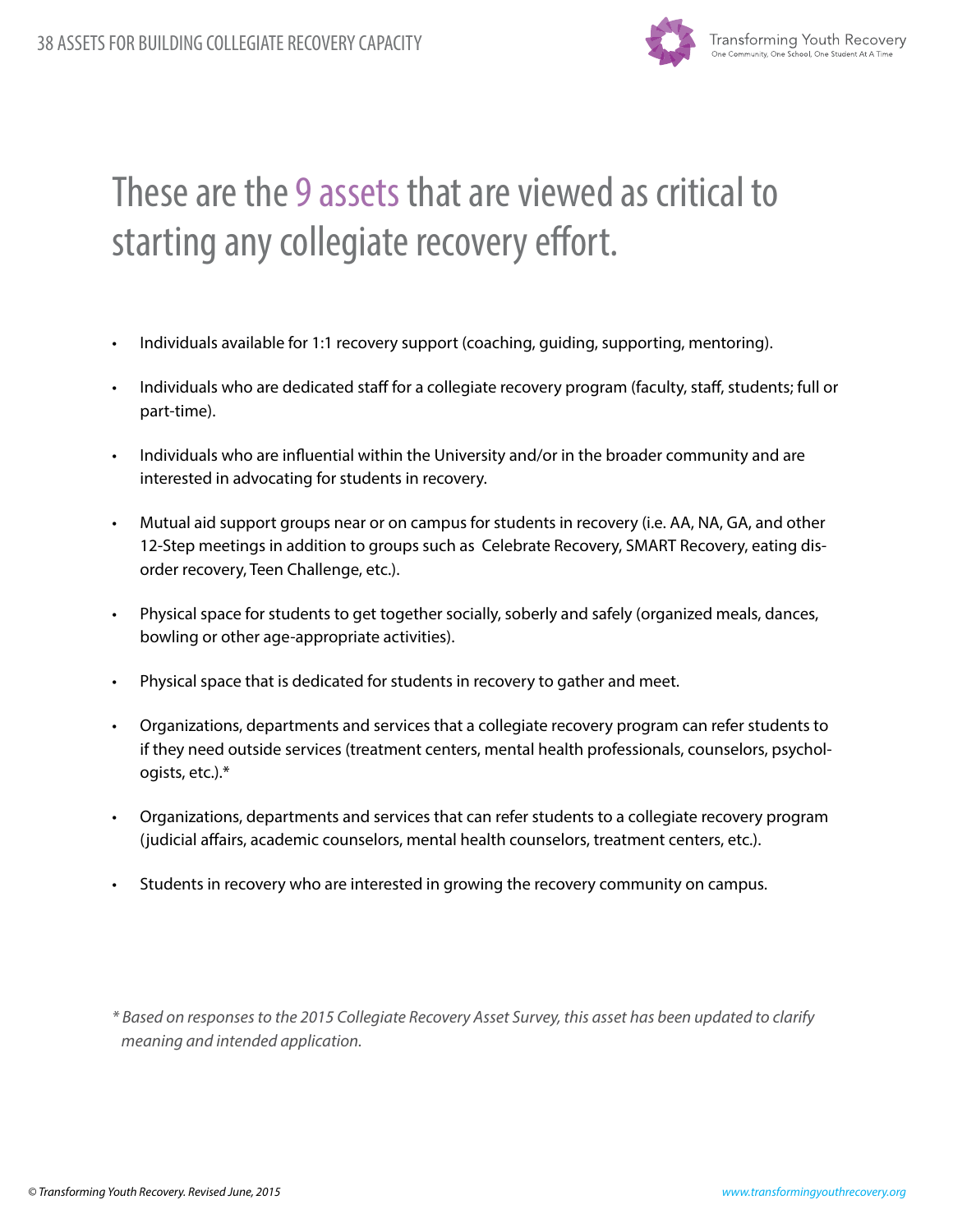

## The 20 additional assets that are essential to serve and support students in recovery.

- Appropriate and protective housing options for students in recovery (sober roommates, floors, buildings, etc.).
- Individuals available to assist with fundraising in support of a collegiate recovery program (i.e. write grants, solicit donations, run fundraisers, etc.).
- Individuals from the collegiate recovery program who have graduated and are interested in supporting students in recovery.
- Individuals in student residential settings who are trained to identify potential addiction issues.
- Individuals licensed or trained to support both mental health (ADHD, anxiety, depression, etc.) and substance use disorders (alcohol and other drugs).
- Individuals trained as drug and alcohol counselors in the areas of addiction and recovery.
- Individual who can help students in recovery build self-efficacy (confidence, social skills, budgeting, general life-skills, etc.).
- Individuals who can provide students in recovery with academic guidance (i.e. tutoring, counseling, etc.).
- Individuals who can serve as positive mentors (professional, recovery, or as a general role model) for students in recovery.
- Organizations, departments and services that can help students meet basic needs (food, safe shelter, etc.).
- Organizations, departments and services that can provide operational support to a collegiate recovery program (endowments, foundations, University departments, institutional funds, etc.).
- Organizations, departments and services that can provide the general population (students, faculty and staff) with education and training to increase understanding of substance use disorders and recovery (presentations, newsletters, events, orientations, new hire training, etc.).
- Organizations, groups and clubs that can provide students in recovery access to recovery resources in the broader community (support programs, counseling, housing, etc.).\*
- Organizations, groups and clubs that facilitate involvement in community service, philanthropy and civic engagement (speaking at high schools, service projects, etc.).
- Organizations, groups and clubs that have an interest in supporting students in recovery (i.e. community, religious or school organizations).
- Organizations, groups and clubs that help students enhance their physical health and wellness (nutrition information, fitness programs, health screenings, stress and anxiety, meditation, etc.).
- Organizations that promote awareness of collegiate recovery beyond the University (peer groups, government programs, research, associations, etc.).
- Students in recovery who are interested in mentoring other students in recovery (vocational, recovery or as a general role model).
- Students in recovery who are trained to lead and facilitate groups.
- University support for students in recovery in the form of funding, promotion, recognition and/or staff assignment.
- *\* Based on responses to the 2015 Collegiate Recovery Asset Survey, this asset has been updated to clarify meaning and intended application.*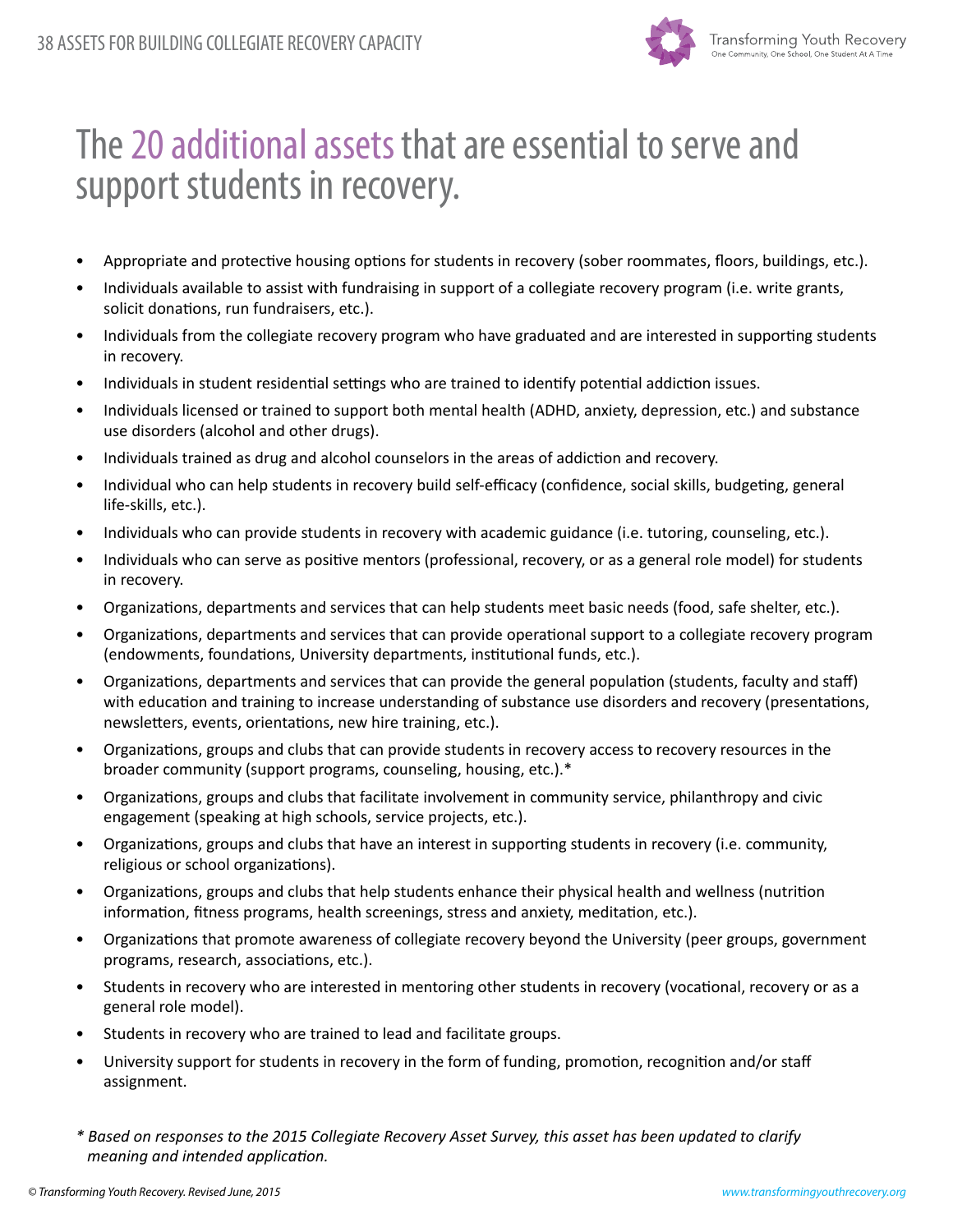

### And 9 more assets that can contribute to a sustainable community of students in recovery.

- Departments within the University involved in or supporting ongoing research on addiction and recovery.
- Departments within the University that offer courses on subjects related to addiction and recovery for course credit.
- Individuals from medical services (medical doctors, psychiatrists, psychologists and other licensed counselors) available to provide students in recovery with medical treatment (prescriptions, referrals, etc.) specific to mental health (ADHD, anxiety, depression, etc.) and substance use disorders (alcohol and other drugs).
- Individuals from the University community (alumni, parents, advocates) interested in supporting students in recovery.
- Individuals interested in recovery who can use their personal network within the broader community to help students in recovery to find vocational opportunities (such as internships, sponsored research, etc.).
- Individuals who can provide students in recovery with legal assistance (i.e. consultation for referrals, expungement of records, etc.).
- Individuals who can provide students in recovery with spiritual guidance where spiritual guidance is defined as the exploration of personal values and development of a purpose-driven life.
- Organizations, groups and clubs that enable students to gain and practice leadership skills (through internships, community service, mentoring, through participation in student-led organizations, etc.).
- Organizations that provide financial assistance for students in recovery (scholarships, grants, etc.).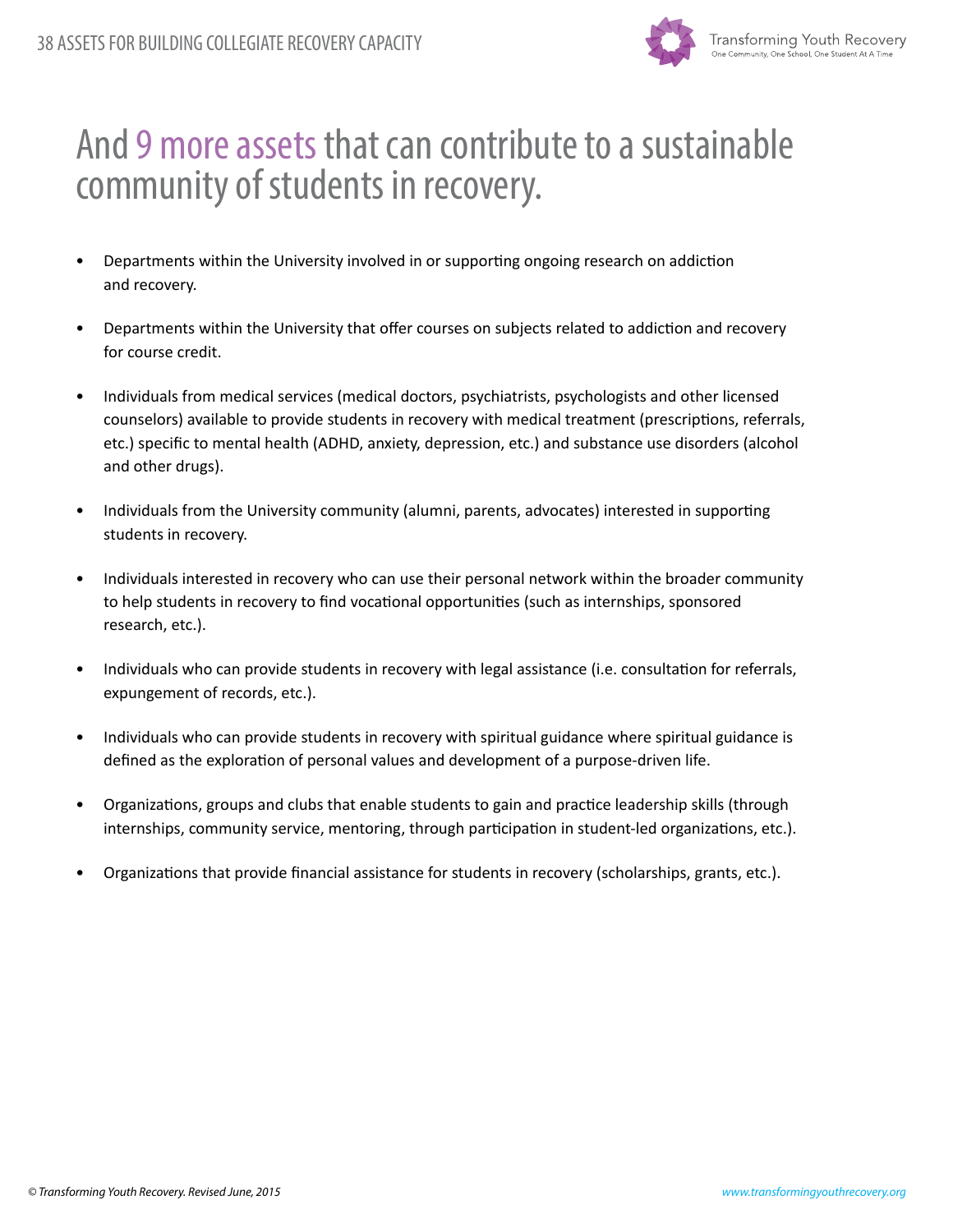### PARTICIPATING COLLEGIATE RECOVERY PROGRAMS/EFFORTS

| <b>Name of Institution</b>                                                                 | <b>Name of Collegiate Recovery Program/Effort</b>     | Year<br><b>Started</b> | <b>Characterized</b><br>as endorsed by<br>institution | <b>Undergraduate</b><br>students served<br>last semester<br>(Fall, 2014) | Graduate<br>students served<br>last semester<br>(Fall, 2014) | <b>Number of staff</b><br>and volunteers<br>dedicated to<br><b>CRP/E</b> | <b>Returning or</b><br>new respondent<br>to survey |
|--------------------------------------------------------------------------------------------|-------------------------------------------------------|------------------------|-------------------------------------------------------|--------------------------------------------------------------------------|--------------------------------------------------------------|--------------------------------------------------------------------------|----------------------------------------------------|
| <b>Arkansas State University</b>                                                           | <b>Red Wolves Recovery Community</b>                  | 2014                   | Yes                                                   | $5 - 10$                                                                 | $0 - 5$                                                      | 12                                                                       | Returning                                          |
| <b>Auburn University</b>                                                                   | <b>Auburn Recovery Community</b>                      | 2011                   | Yes                                                   | $5 - 10$                                                                 | $0 - 5$                                                      | $\mathbf{1}$                                                             | Returning                                          |
| Boise State University, Health Services, Counseling                                        | SOBER (Students & Other Broncos Enjoying Recovery)    | 2013                   | No                                                    | $10 - 15$                                                                | $0 - 5$                                                      | 3                                                                        | Returning                                          |
| California State University, Long Beach                                                    | <b>Beach Recovery</b>                                 | 2013                   | Yes                                                   | $5 - 10$                                                                 | $0 - 5$                                                      | $\overline{2}$                                                           | New                                                |
| California State University, San Bernardino                                                | (None)                                                | 2013                   | Yes                                                   | $5 - 10$                                                                 | $0 - 5$                                                      | $\overline{7}$                                                           | Returning                                          |
| California State University, Stanislaus                                                    | <b>Warriors For Recovery</b>                          | 2014                   | No                                                    | $0 - 5$                                                                  | $20 - 25$                                                    | $\mathbf{1}$                                                             | New                                                |
| <b>Central Washington University</b>                                                       | Central Washington U. Recovery Outreach Community     | 2015                   | No                                                    | $0 - 5$                                                                  | $0 - 5$                                                      | 6                                                                        | New                                                |
| Colorado State University-Pueblo                                                           | Healing from Addiction through Resouces and Teachings | 2014                   | Yes                                                   | $0 - 5$                                                                  | $0 - 5$                                                      | $\overline{2}$                                                           | New                                                |
| Dalton State College                                                                       | Dalton State Collegiate Recovery Community            | 2013                   | Yes                                                   | $0 - 5$                                                                  | $0 - 5$                                                      | 0                                                                        | Returning                                          |
| <b>Drexel University</b>                                                                   | The Haven at Drexel                                   | 2013                   | Yes                                                   | $25 - 30$                                                                | $5 - 10$                                                     | 6                                                                        | <b>New</b>                                         |
| <b>Fairfield University</b>                                                                | <b>Collegiate Recovery Program</b>                    | 2013                   | Yes                                                   | $10 - 15$                                                                | $0 - 5$                                                      | 17                                                                       | New                                                |
| Florida Atlantic University                                                                | Collegiate Recovery Community at FAU                  | 2014                   | Yes                                                   | $5 - 10$                                                                 | $5 - 10$                                                     | 27                                                                       | Returning                                          |
| George Mason University, Mason's Wellness,<br>Alcohol and Violence Education and Services  | All Recovery for Mason Students                       | 2014                   | Yes                                                   | $10 - 15$                                                                | $0 - 5$                                                      | $\overline{2}$                                                           | New                                                |
| <b>George Washington University</b>                                                        | <b>Students For Recovery (Student organization)</b>   | 2012                   | Yes                                                   | $15 - 20$                                                                | $0 - 5$                                                      | $\overline{2}$                                                           | New                                                |
| <b>Georgetown University</b>                                                               | <b>GU College Recovery Program</b>                    | 2014                   | Yes                                                   | $0 - 5$                                                                  | $0 - 5$                                                      | 4                                                                        | New                                                |
| Hampden-Sydney College                                                                     | H-SC Collegiate Recovery                              | 2014                   | Yes                                                   | $0 - 5$                                                                  | $0 - 5$                                                      | 3                                                                        | New                                                |
| Idaho State University                                                                     | <b>Collegiate Recovery Program</b>                    | 2014                   | Yes                                                   | $0 - 5$                                                                  | $0 - 5$                                                      | $\overline{2}$                                                           | New                                                |
| Indiana University Bloomington                                                             | Students in Recovery-Bloomington                      | 2014                   | No                                                    | $5 - 10$                                                                 | $0 - 5$                                                      | 12                                                                       | <b>New</b>                                         |
| <b>Kennesaw State University</b>                                                           | <b>KSU Collegiate Recovery Community</b>              | 2007                   | Yes                                                   | $50+$                                                                    | $5 - 10$                                                     | 3                                                                        | Returning                                          |
| Longwood University                                                                        | <b>Longwood Recovers</b>                              | 2013                   | Yes                                                   | $5 - 10$                                                                 | $0 - 5$                                                      | $\mathbf{1}$                                                             | Returning                                          |
| Louisiana State University                                                                 | (None)                                                | 2014                   | No                                                    | $5 - 10$                                                                 | $0 - 5$                                                      | $\overline{4}$                                                           | <b>New</b>                                         |
| Loyola University Maryland, The Office of Student<br><b>Support and Wellness Promotion</b> | <b>Cardoner Recovery Community</b>                    | 2014                   | Yes                                                   | $0 - 5$                                                                  | $0 - 5$                                                      | $\mathbf{0}$                                                             | <b>New</b>                                         |
| Maryville University                                                                       | Maryville University Collegiate Recovery Community    | 2013                   | Yes                                                   | $0 - 5$                                                                  | $0 - 5$                                                      | $\overline{2}$                                                           | New                                                |
| Michigan State University, Student Health Services                                         | Traveler's Club/ MSU Collegiate Recovery Community    | 2013                   | Yes                                                   | $5 - 10$                                                                 | $0 - 5$                                                      | 3                                                                        | Returning                                          |
| Mississippi State University                                                               | MSU Collegiate Recovery Community Program             | 2013                   | Yes                                                   | $5 - 10$                                                                 | $0 - 5$                                                      | $\overline{2}$                                                           | Returning                                          |
| <b>Missouri State University</b>                                                           | SoBEAR: Bears in Recovery                             | 2014                   | Yes                                                   | $10-15$                                                                  | $0 - 5$                                                      | 5                                                                        | New                                                |
| Montana State University                                                                   | Recovering Students at MSU                            | 2013                   | No                                                    | $0 - 5$                                                                  | $0 - 5$                                                      | $\overline{3}$                                                           | Returning                                          |
| <b>Morehead State University</b>                                                           | <b>MSU Collegiate Recovery Effort</b>                 | 2013                   | Yes                                                   | $0 - 5$                                                                  | $0 - 5$                                                      | 11                                                                       | Returning                                          |
| North Carolina Central University                                                          | NCCU AOD Collegiate Recovery                          | 2013                   | No                                                    | $0 - 5$                                                                  | $0 - 5$                                                      | 18                                                                       | Returning                                          |
| North Carolina State University                                                            | <b>Collegiate Recovery Community</b>                  | 2014                   | No                                                    | $0 - 5$                                                                  | $0 - 5$                                                      | $\mathbf{1}$                                                             | New                                                |
| North Dakota State University                                                              | <b>NDSU Recovery Support Services</b>                 | 2014                   | Yes                                                   | $5 - 10$                                                                 | $0 - 5$                                                      | $\bf 8$                                                                  | New                                                |
| Northern State University                                                                  | <b>Student Wellness Action Team (SWAT)</b>            | 2010                   | No                                                    | $0 - 5$                                                                  | $0 - 5$                                                      | 11                                                                       | New                                                |
| <b>Ohio University</b>                                                                     | <b>RISE</b>                                           | 2012                   | Yes                                                   | $5 - 10$                                                                 | $0 - 5$                                                      | 20                                                                       | New                                                |
| <b>Oregon State University</b>                                                             | <b>Collegiate Recovery Community</b>                  | 2013                   | Yes                                                   | $10 - 15$                                                                | $0 - 5$                                                      | $\mathbf{1}$                                                             | Returning                                          |
| Pace University, New York City                                                             | (None)                                                | 2013                   | Yes                                                   | $10-15$                                                                  | $5 - 10$                                                     | 3                                                                        | Returning                                          |
| Penn State University                                                                      | Penn State Collegiate Recovery Community              | 2011                   | Yes                                                   | $15 - 20$                                                                | $5 - 10$                                                     | $\overline{2}$                                                           | New                                                |
| <b>Portland State University</b>                                                           | <b>CRC</b> - Collegiate Recovery Community            | 2015                   | No                                                    | $0 - 5$                                                                  | $0 - 5$                                                      | $\mathbf{1}$                                                             | New                                                |
| Saint Joseph's University                                                                  | The Flock                                             | 2014                   | Yes                                                   | $10-15$                                                                  | $0 - 5$                                                      | 4                                                                        | New                                                |
| Saint Louis University                                                                     | (None)                                                | 2012                   | No                                                    | $5 - 10$                                                                 | $0 - 5$                                                      | $\overline{7}$                                                           | Returning                                          |
| San Diego State University                                                                 | SDSU Collegiate Recovery Program                      | 2014                   | Yes                                                   | $10 - 15$                                                                | $0 - 5$                                                      | $\overline{2}$                                                           | New                                                |
| <b>Schreiner University</b>                                                                | <b>Schreiner Recovery Effort</b>                      | 2014                   | No                                                    | $0 - 5$                                                                  | $0 - 5$                                                      | $\overline{7}$                                                           | New                                                |
| Southern Methodist University (SMU)                                                        | <b>Collegiate Recovery Community (CRC)</b>            | 2012                   | Yes                                                   | $0 - 5$                                                                  | $0 - 5$                                                      | $\overline{2}$                                                           | New                                                |
| Southern Oregon University                                                                 | <b>CORE: Community of Recovery in Education</b>       | 2010                   | Yes                                                   | $10-15$                                                                  | $0 - 5$                                                      | 8                                                                        | New                                                |
| St. Cloud State University                                                                 | St. Cloud State University Recovery Community         | 2012                   | Yes                                                   | $15 - 20$                                                                | $0 - 5$                                                      | $\mathbf{1}$                                                             | Returning                                          |
| <b>Stony Brook University</b>                                                              | Seawolves for Recovery                                | 2012                   | Yes                                                   | $0 - 5$                                                                  | $0 - 5$                                                      | $\overline{7}$                                                           | Returning                                          |
| <b>Sweet Briar College</b>                                                                 | <b>Smart Recovery</b>                                 | 2014                   | Yes                                                   | $0 - 5$                                                                  | $0 - 5$                                                      | $\bf 8$                                                                  | New                                                |